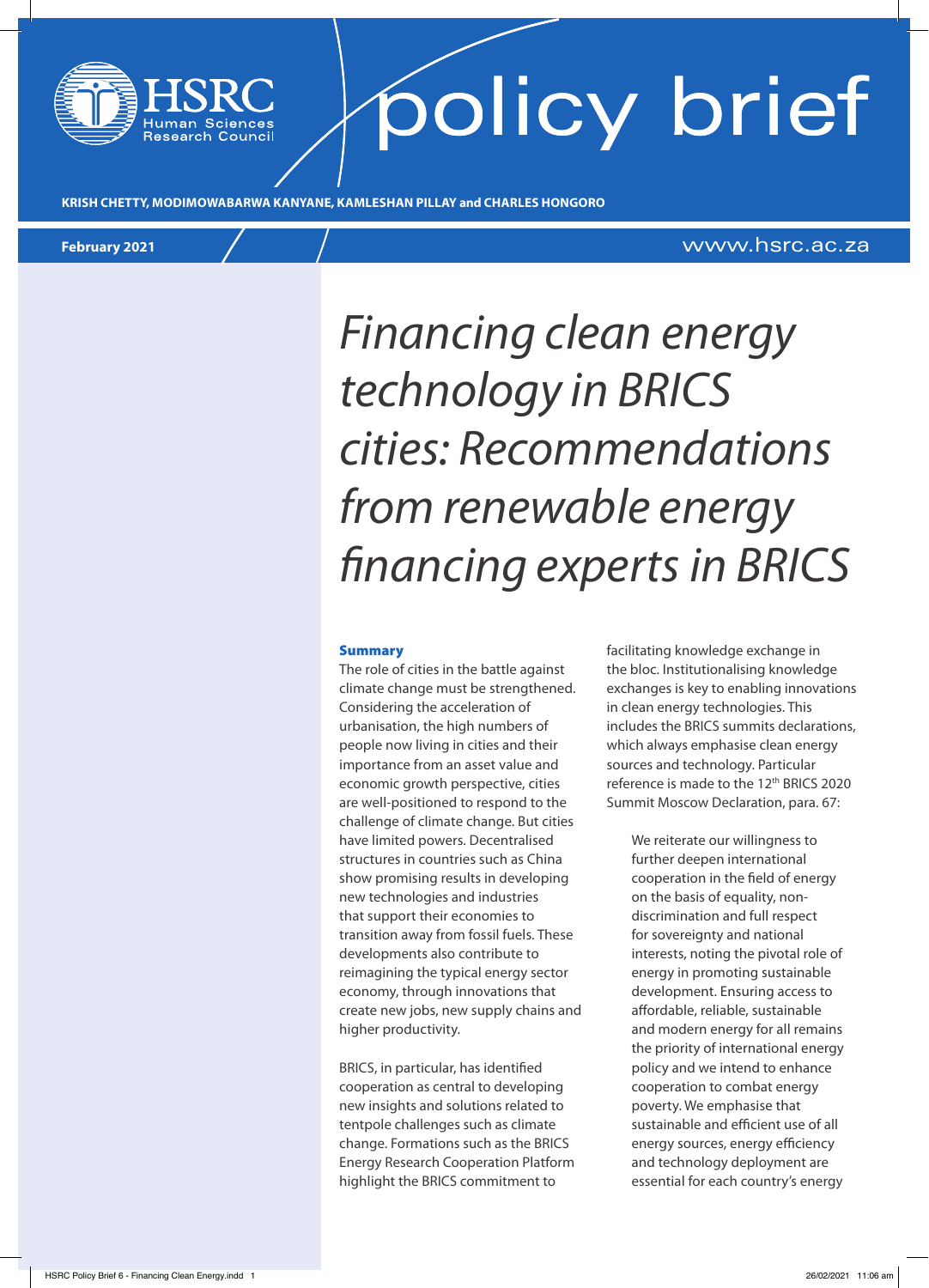transitions, and for building reliable energy systems and strengthening energy security. We emphasise the importance of BRICS countries' greater contribution to the global energy agenda in line with their share in the world's energy production and consumption.<sup>1</sup>

Accessing multilateral climate finance or establishing green bonds have proven to be complex arrangements. At the local government level, weak credit ratings associated with poor financial management and governance, have been impediments to accessing such funds. Integrated and well-coordinated efforts are needed in the energy sector to direct funds to projects that show more significant signs of impact. Successful projects need to be scaled in areas where it is appropriate to do so. The unique context of cities and their surrounding regions often require tailored clean energy technology projects with energy regulations that are more decentralised. Local government associations have critical roles to play in facilitating knowledge exchanges, which can strengthen a municipality's ability to develop and structure innovative climate finance instruments such as green bonds. It is recommended that Local Government Associations are integrated into the BRICS Energy Research Cooperation Platform to expedite knowledge exchanges at the municipal level. In addition, the manner in which cities govern clean energy technology projects is essential. Delivering on basic good governance provides the city with a platform to secure good credit ratings, which fosters private investment in clean technology and renewable energy projects. China has made great strides in reducing the costs of clean energy technologies. Closer cooperation between South Africa and China must be promoted, to enable the sharing of such insights.

### Introduction

The South African BRICS Think Tank's (SABTT) Energy Architecture cluster convened a webinar on 19 March 2020, bringing together clean technology financing experts from South Africa, China, India and Russia. In South Africa, participants included representatives from academia, the South African Local Government Association and the Western Cape provincial government. The webinar afforded the SABTT the opportunity to discuss the findings of the Energy Architecture Clusters' research into the financing of renewable energy projects among a selection of BRICS cities, while identifying best practices from BRICS to inform policy recommendations for cities in South Africa, in particular, and the BRICS countries in general. This policy brief discusses the recommendations made by the webinar's participants.

Several common themes emerged during the course of the discussion. It was noted that despite the BRICS commitment to the Conference of the Parties (COP) negotiations and United Nations Framework Convention on Climate Change (UNFCCC), the bloc has not managed to transition effectively to carbon-neutral economies with renewable energy sources or through the use of clean technologies. Cities are recognised as an optimal structure of government to respond to the challenges of climate change, but they lack the powers to make autonomous decisions around energy policy, regulation and governance. The BRICS countries, to varying extents, are willing to decentralise the control of their respective energy sectors, where for example China has multiple companies responsible for the generation and transmission of electricity, while South Africa continues to investigate decentralised control of the sector. As this sector evolves, local government associations will play an essential role in championing the cause of capacity and

skills development in the battle against climate change. This involves promoting knowledge sharing pertaining to the details of the Paris Agreement, the National Determined Contributions (NDCs) and the commitments into which the BRICS leaders enter.<sup>2</sup> This is needed to help bridge the gap between political rhetoric and policy implementation. Such efforts must be strengthened, particularly in South Africa, where, as of 2015, only 50% of municipalities referred to the concerns of climate change within their Integrated Development Plans.2 These plans need to cater both to climate change mitigation and to adaptation agendas, as cities must contend with increasing frequencies and magnitudes of extreme weather events while attempting to reduce their Green House Gas (GHG) emissions.

Sharing knowledge across sectors among the BRICS members is equally vital, as technological advances in one country can be shared within the bloc. China, for example, has invested in clean technology research over the past decade, resulting in the production of solar and other renewable energies at costs lower than that of coal-based electricity production.<sup>3</sup> BRICS Energy ministers have long advocated for greater BRICS energy cooperation, and formed the BRICS Energy Research Cooperation Platform in 2018.4 The platform is tasked with coordinating independent BRICS research and assisting in the implementation of joint investment projects in the energy sector, among other goals. This platform will play a vital role in facilitating knowledge exchanges in BRICS as it becomes more established over time.

In the South African context, partnerships with countries and organisations that specialise in more efficient coal technologies such as carbon, capture and storage (CCS) are needed to reduce the greenhouse gases produced from such infrastructure.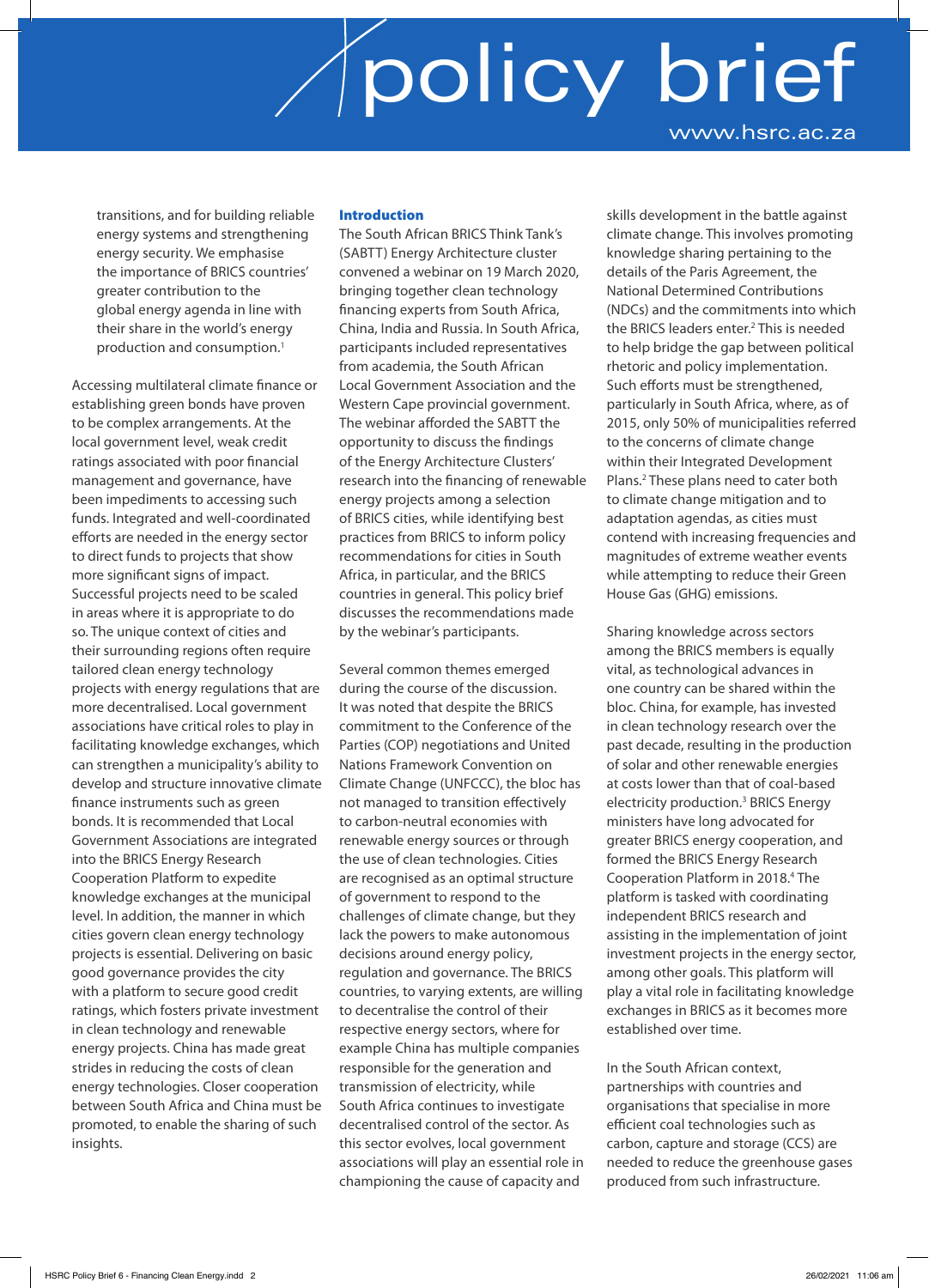This is especially important due to the country's predominant reliance on coal,<sup>5</sup> and given its investments in new power stations such as Medupi and Kusile. South Africa must balance its need to respond to energy poverty challenges while investing in CCS and other clean technologies as it plans its transition to renewable energy alternatives.

### Study findings *Intergovernmental coordination challenges in the energy sector*

BRICS cities are introducing innovative projects that reduce GHG emissions and promote the production of renewable energies. However, the contribution of such projects in reducing fossil fuel consumption in the BRICS countries has been minimal. Cities contribute, on average, 75% of carbon-dioxide emissions worldwide,<sup>6</sup> but in contrast, according to C40 data, possess limited powers to scale effective clean energy technologies.<sup>7</sup> There is a challenge to effectively manage GHG emissions across sectors of the economy through sectoral departments or vertically through the three spheres of government (local, provincial and national). Regulatory and financial control resides at the national level, while the knowledge of appropriate initiatives often lies with local government. Local governments have been successful at implementing innovative projects that show promising results, but are unable to scale the rollout of these programmes. These challenges have been found to be shared in South Africa, China and India. Beyond coordination in government, community participation is lacking. To effectively implement changes to behaviours, new methods are needed to democratise the design and implementation of climate change policies. Cities are better positioned to institutionalise such arrangements with communities.<sup>8</sup> Decentralising the degree of control over the energy system will

help introduce necessary flexibilities to enhance the deployment of renewable energy while ensuring that local government expertise and knowledge is leveraged.

### *Knowledge sharing in BRICS*

The counterpoint to decentralising the control of energy regulation is the limited capabilities that some municipalities possess within the renewable energy and clean technology sector. To address these concerns, it is necessary to promote the development and training of municipal staff to take greater responsibility for the energy sector in their region. Municipalities need to promote capacity building endeavours with experts that specialise in this field. This approach has been found to be successful in Europe with the Global Covenant of Mayors (GCOM) platform introduced by the European Union, to assist cities in developing plans for affordable and sustainable access to clean energy. Through this initiative, climate change experts are linked to cities as they introduce clean energy development plans.<sup>9</sup>

Capacitating municipalities is crucial, as found in China, to: achieve new energy efficiencies; create new technologies and industries; enhance the production and supply of new materials; and develop new clean infrastructure and skills to design, build and operate the green industries.10 These advances have taken place in China after years of investments in alternatives to carbon-emitting technologies, which are now starting to show results. The BRICS members could benefit from these advances if BRICS Ministries of Energy introduced institutional processes that promote knowledge sharing with clean energy technology industry experts. These processes should allow resource exchanges and apply language translation technologies to overcome barriers in culture and

language. Adaptations of these translation technologies or knowledge exchanges should be applied within the socio-cultural and environmental context of each BRICS country. These modalities of the knowledge exchange will be crucial in ensuring that public benefits accrue from such endeavours. Local Government Associations or similar structures in BRICS countries are critical actors fulfilling this role, as their mandate involves both capacity building and knowledge and information sharing. These associations/structures need to engage the BRICS Energy Research Cooperation Platform or introduce a concurrent structure that provides the BRICS local governments with an institutional framework for sharing knowledge located across BRICS cities.

### *Accessing multilateral climate finance*

The Green Climate Fund (GCF), which is the primary financing mechanism under the Paris Agreement, highlights that the developed world aims to make USD 100 billion annually from 2020 to 2025. However, access to these funds by cities is unclear. Should cities acquire direct access to the multilateral climate funds, the key question will be whether financial management and governance records will be adequate. The Organisation for Economic Cooperation and Development (OECD) argues that for financial systems to be more accommodating to innovative activities and investors, there is a need to promote regulation and supervision in governance procedures. Weak internal control of operational risks and poor credit ratings are flagged as concerns which limit investment opportunities.<sup>11</sup> This may inhibit certain BRICS cities from accessing climate finance. In South Africa's case, its municipalities lack the creditworthiness to access loans and other forms of debt instruments made available by institutions such as the World Bank.<sup>12</sup>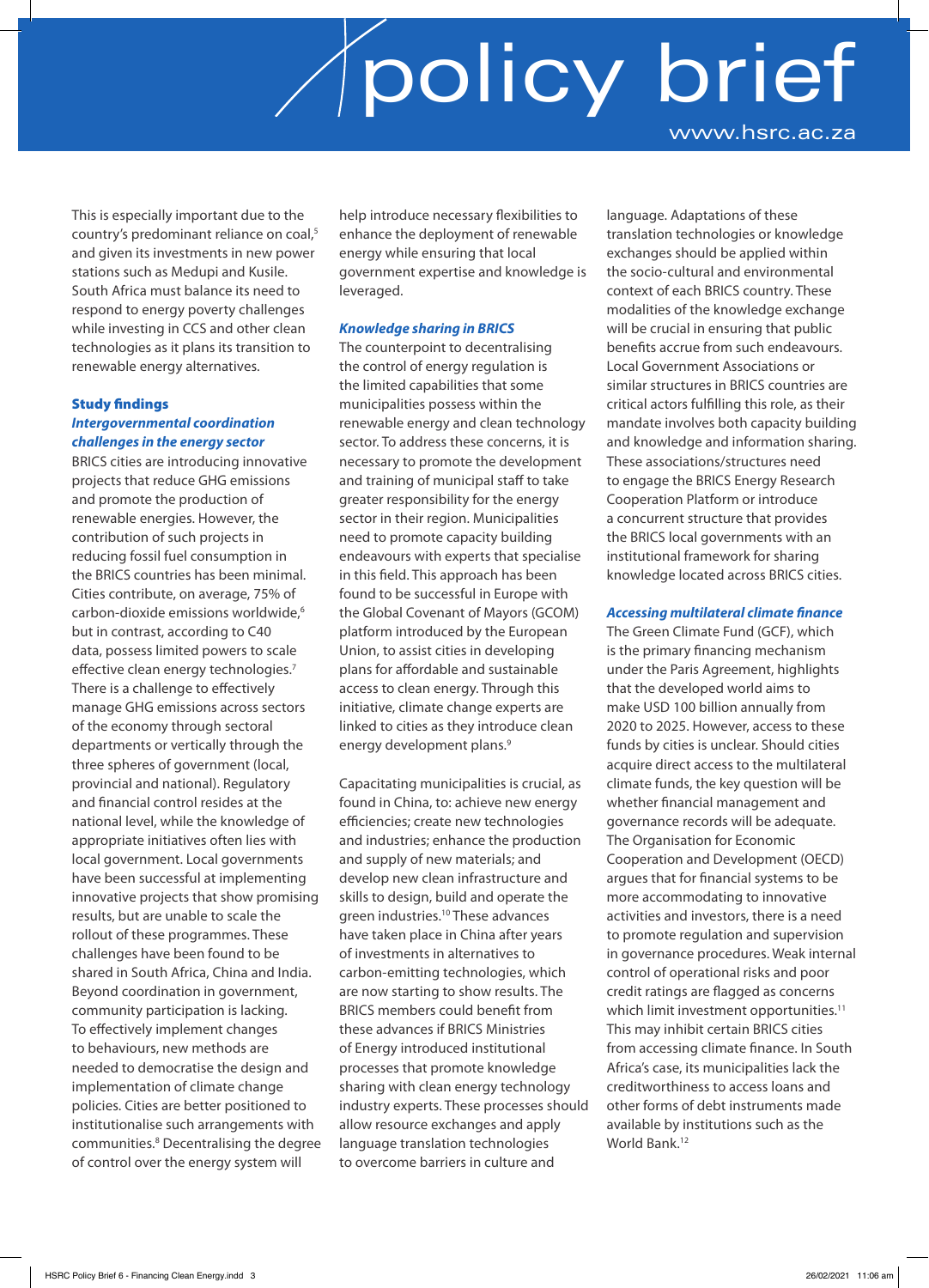### *Complexities of green bonds*

Green bonds have also been noted as being a potentially important financial mechanism to mobilise green capital flows in BRICS cities. The City of Johannesburg and the City of Cape Town have already issued green bonds to fund projects with positive climate benefits.13 For example, the Johannesburg Green Bond has successfully supported the rollout of building smart meters, solar water heaters, hybrid buses and converting buses from diesel to natural energies. Green bonds are debt instruments that raise capital for 'green' projects. However, despite the perceived benefits of green bonds to assist in raising funds, there have been challenges in successfully introducing green bonds in developing countries. Some of these challenges have been experienced by under-capacitated municipalities where there is limited awareness about the international practices pertaining to green bond transactions. In addition, structuring green projects to fulfil multiple purposes, including social and economic development, could result in limited environmentally friendly applications, disqualifying the project from the green bond issuance. To ensure that green bonds deliver real climate benefits, appropriate monitoring and evaluation processes need to be implemented. Additionally, to better leverage the benefits of green bonds in under-capacitated municipalities, sharing knowledge artefacts and staffing resources among municipalities across the BRICS countries will provide a means to share insights about green bonds.

#### *Addressing energy poverty*

Although there is a danger of 'green' projects fulfilling multiple functions that also serve social and economic development purposes, there is a need to address energy poverty in South Africa. Urban growth in South Africa differs from the trends in the developed world, where population growth

manifests in the form of economic growth. Instead, due to the influences of inequality, urbanisation tends to exacerbate the effects of inequality. Low-income households in informal settlements are unable to access and/or afford the cost of electricity for lighting, cooking and heating. As an alternative to electricity, such households opt for cheaper and less safe fuel sources such as kerosene and paraffin. The challenge when advancing clean technologies is to address the dependence on fossil fuels but also to provide a cheaper renewable energy alternative for low-income households. Distributed renewable energy, which has found some success in China,<sup>14</sup> is a potential option to solve this challenge, as it reduces the costs associated with electricity transmission and is linked to advances in battery storage technologies. Such advances must be carefully assessed for their applicability in the local context and for whether resources can be sourced costeffectively to maintain the potential cost savings.

### *Promoting small-scale embedded generation*

Small-scale embedded generation (SSEG) provides municipalities with an opportunity to supplement the electricity supply through electricity generation facilities owned at commercial or industrial sites. In South Africa, photovoltaic solar panel systems are predominant among the SSEG sector.<sup>3</sup> This sector will begin to benefit from the decreasing costs of such technology. As of 2019, the costs of solar photovoltaic power have decreased in China and are cheaper than the production costs of coal-based electricity.15 As recommended by the Forum on China–Africa Cooperation (FOCAC) in July 2018, Africa can benefit from partnering with China in developing clean energy projects using solar energy. Due to the decrease in costs over time, it is expected that the capacity that SSEG contributors can

provide will increase, which is likely to stimulate growth, skills development and entrepreneurship.<sup>3</sup> The challenge is in regulating such suppliers effectively to ensure the safe supply of electricity into the national grid. In addition, regulators need to improve the management of SSEG-related tariffs. The tariffs employed must find a balance as they need to be high enough to ensure the financial and operational health of the system, but also low enough to incentivise investors, promote economic growth and protect the needs of lowincome communities. By adapting the principle of cost-reflectivity for each country context, whereby tariffs are priced based on the cost of service delivery, tariffs can be structured affordably and sustainably.

#### Recommendations

- 1. The national energy regulator must decentralise the control of energy regulators to allow capacitated cities an opportunity to scale clean energy technology projects at a regional level.
- 2. Local Government Associations or similar structures across BRICS should facilitate intra-BRICS partnerships and be integrated into the BRICS Energy Research Cooperation Platform to support the exchange of knowledge pertaining to capacity building in the field of clean energy technologies and to institutionalise mechanisms which support the exchange of knowledge artefacts and staffing resources from one context to another.
- 3. Municipalities should concentrate on developing their governance measures in the management and operation of clean energy technology projects. Large cities, which have successfully issued green bonds, should introduce optimal methods of sharing knowledge pertaining to the structure and requirements of issuances.